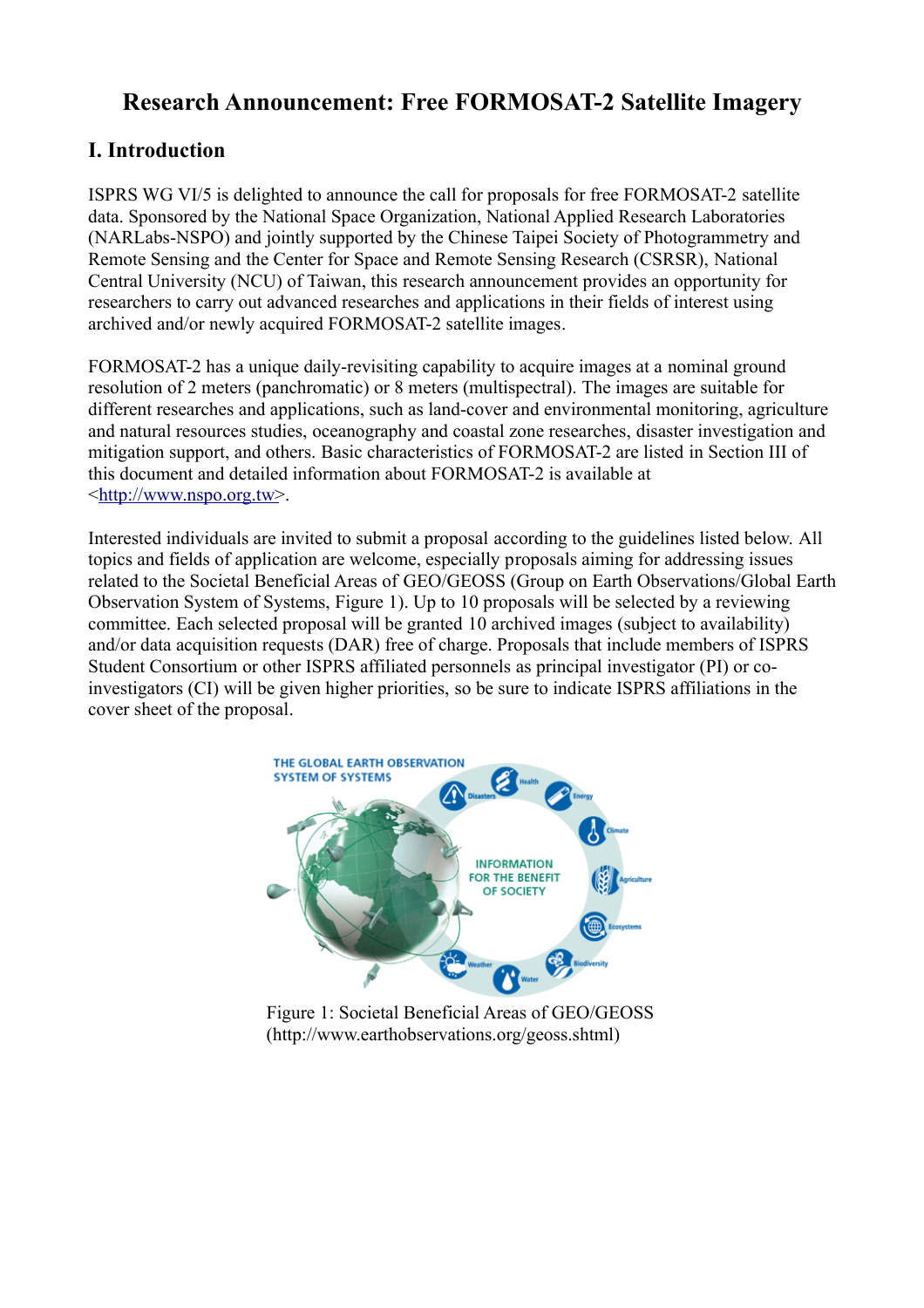### **II. Terms and Conditions**

- 1. This call for proposal is open to global researchers in educational and research institutes, government agencies, non-government organizations, private enterprises and other organizations.
- 2. Each principal investigator (PI) can submit one proposal.
- 3. Up to 10 submitted proposals will be selected by an evaluation committee.
- 4. Up to 10 FORMOSAT-2 images will be provided free of charge to each selected proposal. Images may be combination from archive and by DAR.
- 5. A typical FORMOSAT-2 image tile is 24 km by 24 km, but the real image size may vary.
- 6. Available products include L1R, L2, and L4 FORMOSAT-2 imagery. In case of L4 data requests, orthorectification will be performed using available Digital Elevation Models (DEM).
- 7. All data requests, including new DAR, must be specified in the proposal. The request should include information of Time Frame, and Area of Interest (AOI). Noted that the higher flexibility in the requirement, the higher availability. All requested image acquisition shall be before December 31, 2014.
- 8. NSPO reserves the right to decline the request of archived images and, in case of new DAR, to schedule the tasking of data acquisition.
- 9. All provided FORMOSAT-2 data are for academic or non-commercial use only.
- 10. NSPO retains the copyright of all provided data.
- 11. All PIs must submit a final report no less than 10 pages by email to the designated address by July 31, 2015.
- 12. A special session may be arranged in ACRS 2015 for the PIs to report their research results.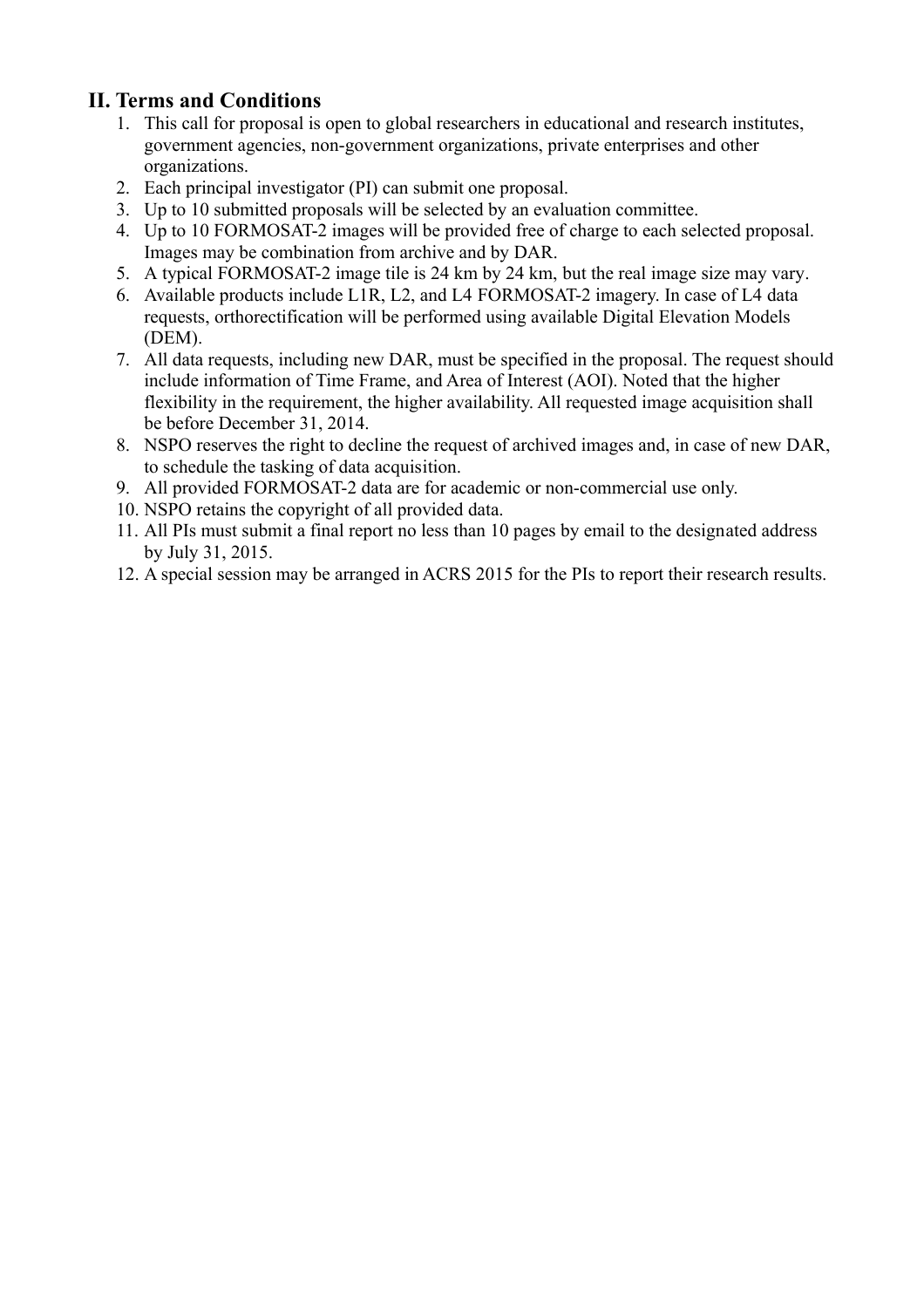## **III. Basic Description of FORMOSAT-2**

FORMOSAT-2 is the first earth observation satellite developed by the NARLabs-NSPO, Taiwan. It is currently the unique remote sensing satellite capable of imaging 14 strips of worldwide areas daily as illustrated in Figure 2. From 2004 to 2012, FORMOSAT-2 has acquired images covering 46% of land areas over the world as displayed in Figure 3.



Figure 2: FORMOSAT-2 global coverage.



Figure 3: FORMOSAT-2 global footprint (land areas).

The Remote Sensing Instrument (RSI) onboard FORMOSAT-2 has a panchromatic (PAN) and 4 multispectral (MS) channels covering a wavelength region from visible to near-infrared. Table 1 lists a few basic characteristics of FORMOSAT-2.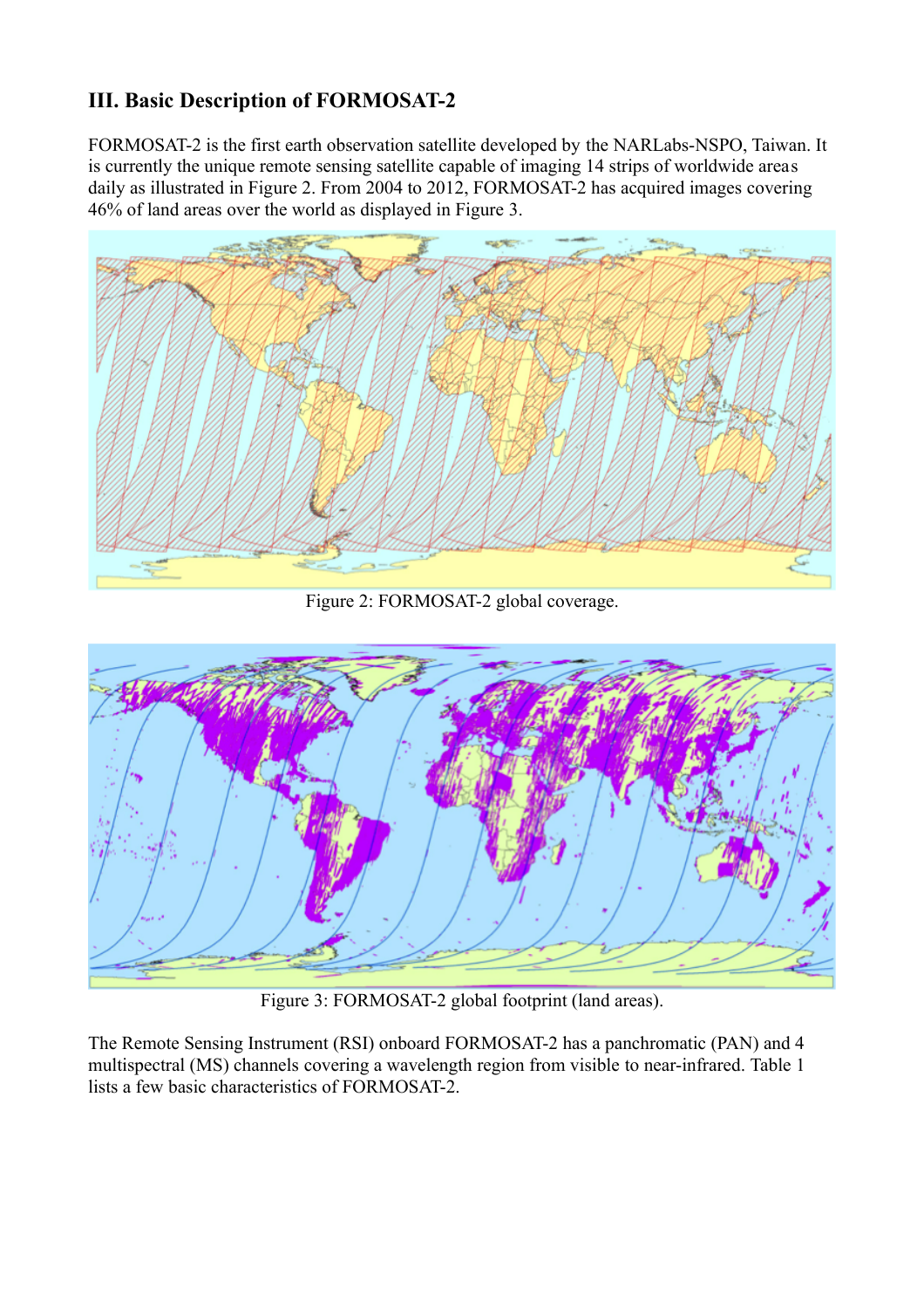| Orbit                          | Sun-synchronized at altitude of 891 km, inclination of 99.10°                                                                                           |  |  |
|--------------------------------|---------------------------------------------------------------------------------------------------------------------------------------------------------|--|--|
| Spectral bands                 | $0.45 \sim 0.90 \mu m$ (PAN)<br>$0.45 \sim 0.52 \mu m$ (Blue)<br>$0.52~0.60 \mu m$ (Green)<br>$0.63 - 0.69 \mu m$ (Red)<br>$0.76 \sim 0.90 \mu m$ (NIR) |  |  |
| Ground Sampling Distance (GSD) | $2m$ (PAN); 8m (MS)                                                                                                                                     |  |  |
| Swath                          | 24 km (@nadir) ~ 62 km (@45 deg)                                                                                                                        |  |  |
| Agility                        | Body rotation with $\pm 45$ deg. (Roll & Pitch)                                                                                                         |  |  |
| <b>RSI Duty Cycle</b>          | $> 8\%$ per orbit                                                                                                                                       |  |  |
| Point Accuracy                 | $< 0.7$ km                                                                                                                                              |  |  |
| Point Knowledge                | $\leq$ 450 m without GCP                                                                                                                                |  |  |
| Position Knowledge             | $< 70 \text{ m}$                                                                                                                                        |  |  |

Table 1: Basic FORMOSAT-2 characteristics.

#### III. Guidelines for Proposal

All proposals should be in English and submitted in PDF formats no later than March 31, 2014. The structure of the proposal should consist of the following sections:

- 1. Cover sheets: (see attachment)
- 2. Abstract (1 page)
- 3. Main body of the proposal (up to 15 pages, including references), describing the following items.
	- Objective and significance
	- Area of interest (including a map and coordinates)
	- Methodology
	- Expected results and contributions
	- Approximate dates of requested images (archived and new data acquisitions)
	- Other satellite, airborne or ground data to be used and acquisition plans
	- Work plan and schedule
	- Other helpful information
- 4. Short curriculum vitae and publication list of the PI

#### IV: How to submit:

Please visit the home page of this call-for-proposal at: [<http://www.csrsr.ncu.edu.tw/FS2CFP/>](http://www.csrsr.ncu.edu.tw/FS2_CFP/) to register and submit your proposal. If you have any question, please contact us at <fs2cfp@csrsr.ncu.edu.tw>.